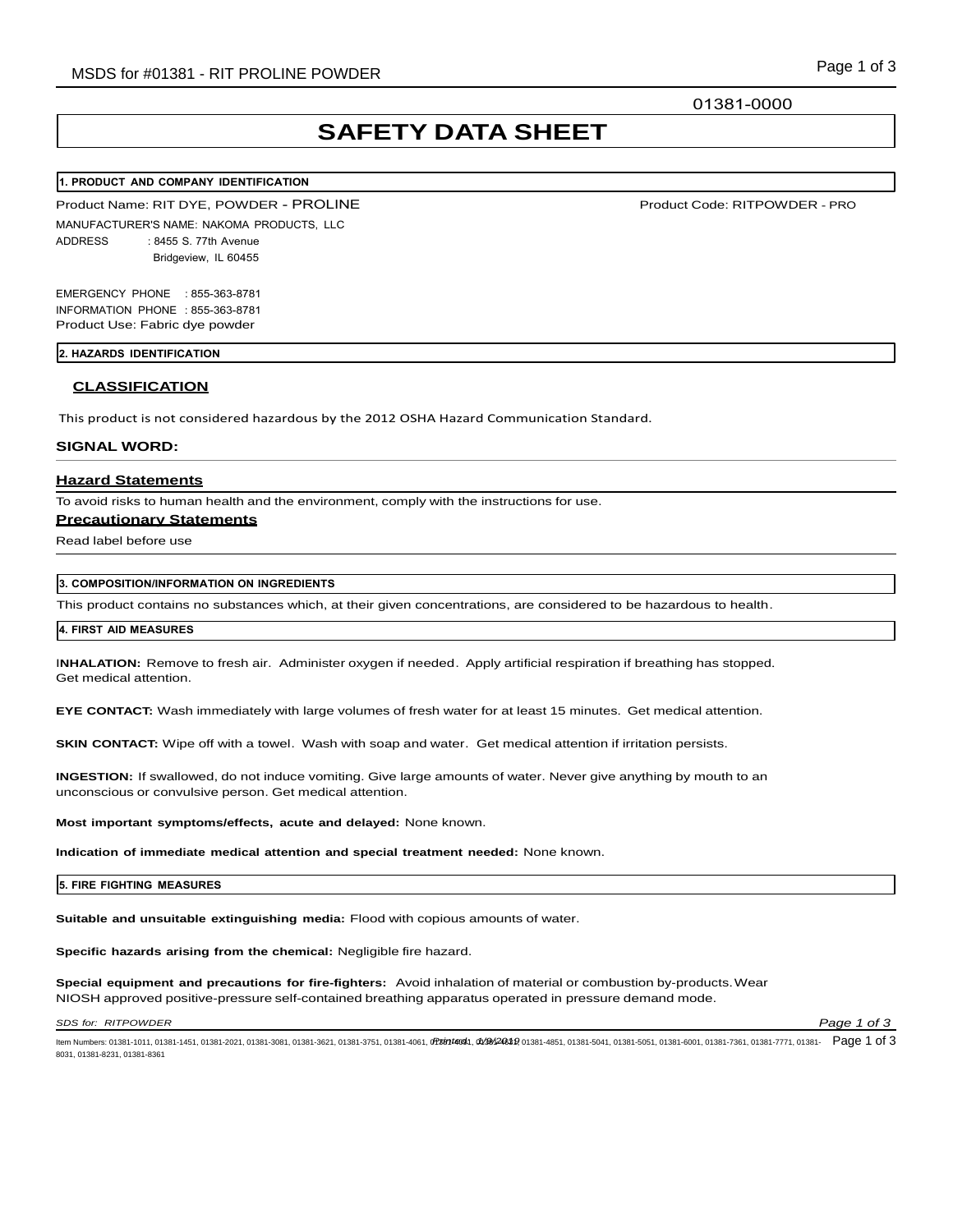#### **6. ACCIDENTAL RELEASE MEASURES**

**Personal precautions, protective equipment, and emergency procedures:** Avoid breathing dust or vapors. Ventilate area. Remove all sources of ignition.

**Methods and materials for containment and cleaning up:** Clean up with absorbent material and place in closed containers for disposal.

#### **7. HANDLING AND STORAGE**

**Precautions for safe handling:** Keep closure tight and container upright to prevent leakage. Open container slowly. Do not get in eyes. Avoid skin contact and contact with clothing. Do not take internally.

**Conditions for safe storage, including any incompatibilities:** Store and use in cool, dry, well-ventilated areas. Keep containers closed when not in use. Keep away from excessive heat or open flame.

### **8. EXPOSURE CONTROL/PERSONAL PROTECTION**

**Appropriate engineering controls:** Ventilation should be sufficient to prevent inhalation of any vapors. General dilution and/or local exhaust ventilation in volume to keep PEL/TLV of most hazardous ingredient below acceptable limit and lel below stated limit.

#### **Individual protection measures:**

**Respiratory protection:** None under normal use. Avoid breathing vapors. In restricted areas, use approved chemical/mechanical filters designed to remove a combination or particles and vapor. In confined areas, use an approved air line respirator or hood. Self-contained breathing apparatus is required for vapor concentrations above PEL/TLV limits.

**Protective gloves:** None under normal use. Use solvent-resistant for prolonged or repeated contact.

**Eye protection:** None under normal use. However, use of safety glasses with splash guards or full-face shield should be used if indicated.

**Other protective clothing or equipment:** None under normal use. However, use of solvent-resistant aprons or other clothing is recommended. Eye washes and safety showers in the workplace are recommended.

#### **9. PHYSICAL AND CHEMICAL PROPERTIES**

|                                                             | Appearance: Colored powder           | Odor: None                               |                                      |
|-------------------------------------------------------------|--------------------------------------|------------------------------------------|--------------------------------------|
| Vapor Pressure: Not determined                              |                                      | Odor threshold: Not determined           |                                      |
|                                                             | Vapor Density: Not determined        |                                          | <b>pH:</b> Not determined            |
|                                                             | <b>Density: Not determined</b>       |                                          | <b>Melting point: Not determined</b> |
| Freezing point: Not determined                              |                                      |                                          | <b>Solubility: Not determined</b>    |
|                                                             | <b>Boiling point: Not determined</b> |                                          | Flash point: Not determined          |
| <b>Evaporation rate: Not determined</b>                     |                                      |                                          | Flammability: Does not burn          |
| <b>Explosive Limits: Not applicable</b>                     |                                      | Autoignition temperature: Not determined |                                      |
| Decomposition temperature: Not determined                   |                                      |                                          | Viscosity: Not determined            |
| Partition coefficient (n- Not determined<br>octanol/water): |                                      |                                          |                                      |

*SDS for: RITPOWDER Page 2 of 3*

ltem Numbers: 01381-1011, 01381-1451, 01381-2021, 01381-3081, 01381-3621, 01381-3751, 01381-4061, 07381064,0738104854,01381-4851, 01381-5041, 01381-5051, 01381-6001, 01381-7361, 01381-7771, 01381-7771, 01381- Page 2 of 3 8031, 01381-8231, 01381-8361